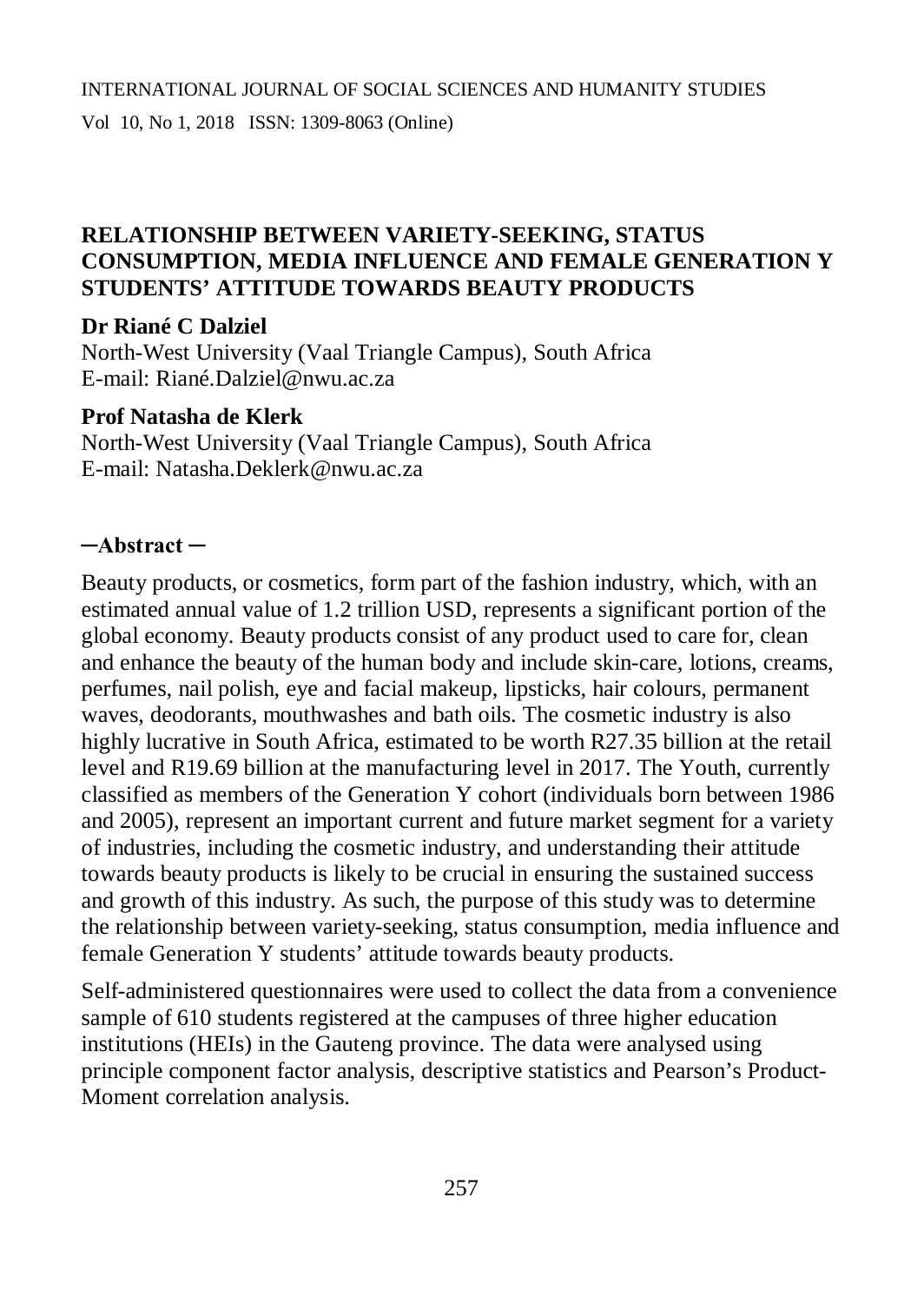The findings indicate a significant positive relationship between variety-seeking, status consumption, media influence and South African female Generation Y students' attitude towards beauty products.

These findings suggest that mass media advertising remains an important avenue for influencing this generation of female consumers and that cosmetic brands need to focus on their status appeal. Furthermore, product lines need to be wide enough to accommodate variety-seeking behaviour and mitigate brand-switching behaviour.

**Keywords:** Fashion, beauty products, attitude, female Generation Y, South Africa

## **JEL Classification:** M, M3, M31

## **1. INTRODUCTION**

Beauty products are integral to the presentation of an individual (The Shaz World, 2017) and consist of any product used to care for, clean and enhance the beauty of the human body (Ergin, Özdemir & Parıltı, 2005), including skin-care, lotions, creams, perfumes, nail polish, eye and facial makeup, lipsticks, hair colours, permanent waves, deodorants, mouthwashes and bath oils (Britannica, 2016). Owing to continuous consumer interest, the cosmetic market is evolving both globally and in South Africa. In 2017, the value of the global cosmetic products market was esteemed at \$532.43 billion, with an expected growth of \$805.61 billion by 2023 (Mordor intelligence, 2018). The South African cosmetic industry is highly lucrative, estimated to be worth R27.35 billion at the retail level and R19.69 billion at the manufacturing level in 2017 (Reportlinker, 2017). In order to market beauty products effectively, there is a need to understand the factors that influence consumers' attitude concerning beauty products, as the size of this industry proves to be salient (Chen, Chen & Lin, 2011).

The Youth, currently classified as the Generation Y cohort (individuals born between 1986 and 2005), represent an important current and future market segment for a variety of industries, including the cosmetic industry. Generation Y, Millenials or Echo-boomers (Joubert, 2013) comprises individuals born between 1986 and 2005 (Eastman & Liu, 2012; Markert, 2004) and accounts for 36 percent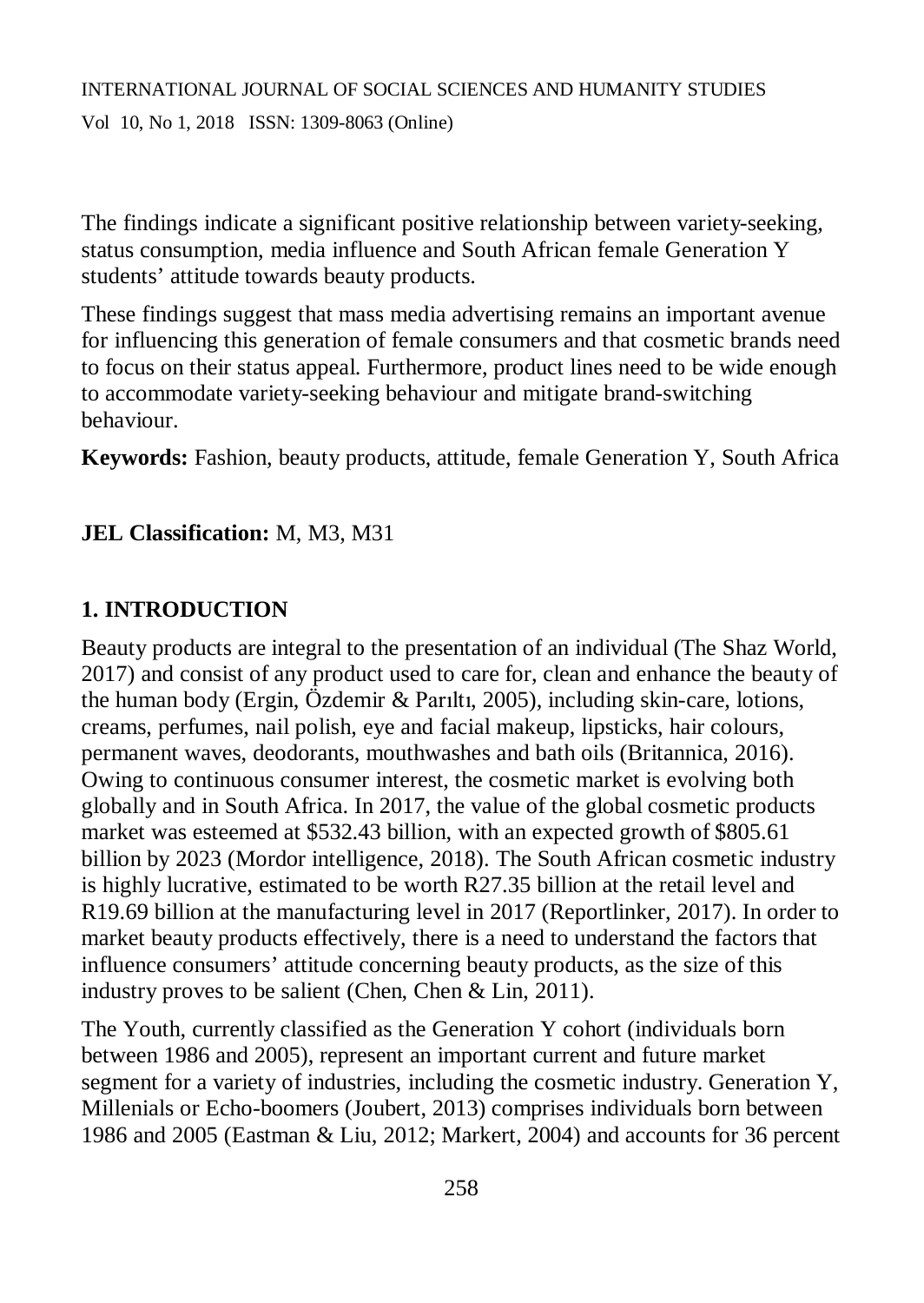of the total South African population in 2017 (Statistics South Africa, 2017). The university student segment of this generational cohort is deemed important due to tertiary educated individuals being likely to receive higher future income, resulting in greater spending power and social status (Bevan-Dye & Akpojivi, 2016). The concept of dividing society into generational cohorts is based on the notion that individuals from each generation share experiences determined by distinct environmental forces throughout their formative years, which shape their behaviour and differentiate them from other generations (Bakewell & Mitchell, 2003; Twenge & Cambell, 2008).

## **2. LITERATURE REVIEW**

Generation Y individuals have grown up in a media- and information-saturated world contributing to them being more informed and connected than all the preceding generations (Bevan-Dye & Surujlal, 2011). According to Eastman and Liu (2012), shoppers forming part of the Generation Y cohort are perceived as being sophisticated and consumption-orientated, and marketers deem this segment as consumers with a significant level of spending power, especially female Generation Y members. Newman (2015) concur that they have well-paid jobs and desirable lifestyles. Bevan-Dye, Garnett and de Klerk (2012) reiterate that this generation is more concerned with consuming products with status appeal than previous generations. In addition, they also have a tendency to respond differently to marketing communication than previous generations, as these individuals have been exposed to a vast array of marketing efforts for several years (Branigan & Mitsis, 2014). As a result, traditional mass-marketing approaches do not capture the attention of Generation Y consumers and prove to be ineffective (Schawbel, 2015). Therefore, marketers and retailers should think out of the box when designing media and promotional messages to capture the attention of this cohort (Hawkins & Mothersbaugh, 2013; Joubert, 2013), especially when targeting the female segment of this cohort as they respond better to a more personal approach (Rieke, 2014). According to Pudaruth, Juwaheer and Seewoo (2015), the influence of female consumers has been prevailing in the beauty product industry over the years. Furthermore, Nezakati, Yen and Akhoundi (2013) posit that young females have a significant interest in cosmetics and are therefore deemed important to marketers and retailers in this industry. Furthermore, females are experiencing a significant amount of pressure to conform to ideal beauty standards set out by media when compared to their male counterparts (Burton,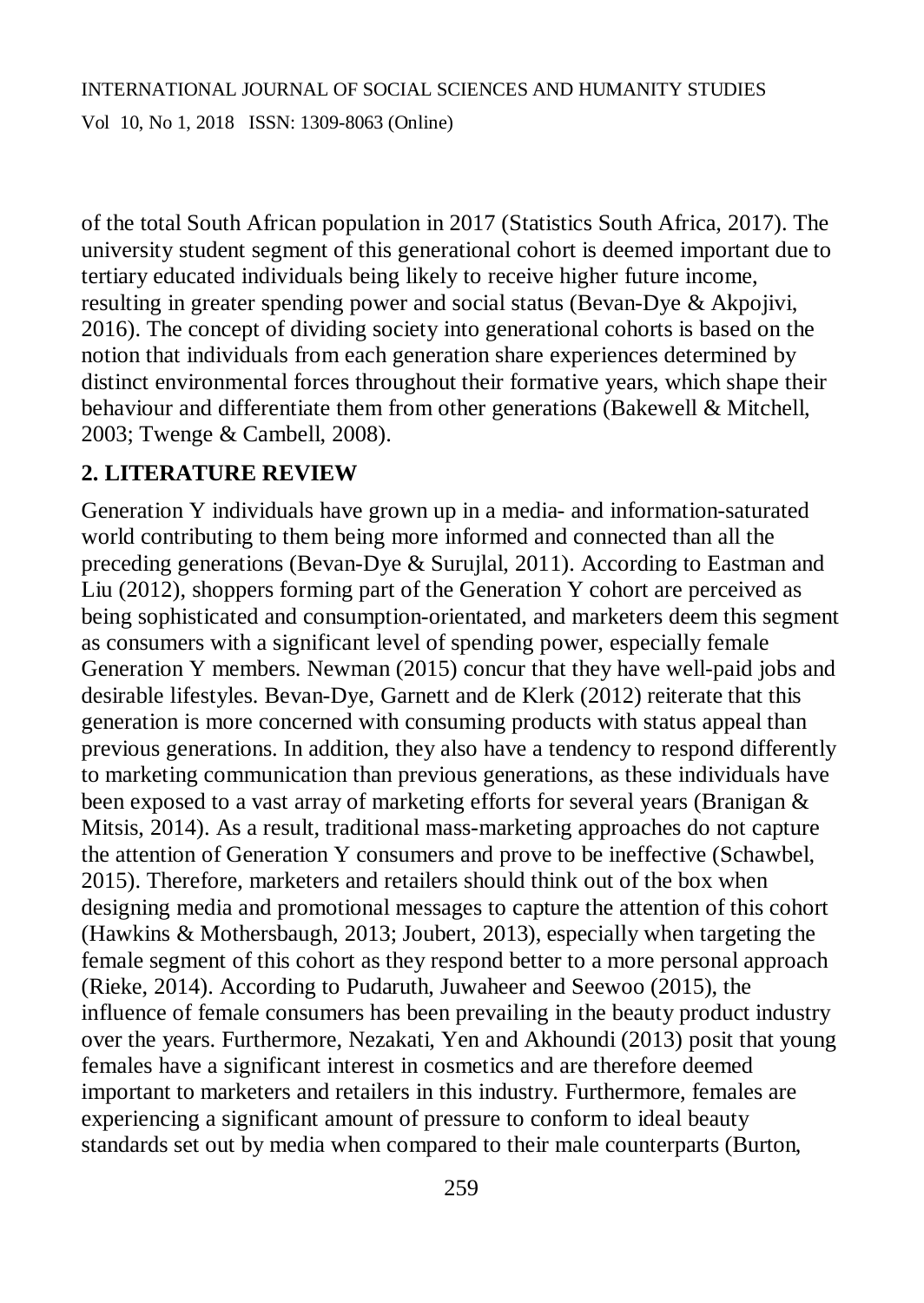Vol 10, No 1, 2018 ISSN: 1309-8063 (Online)

Netemeyer & Lichtenstein 1995; Jung & Lee, 2009). As such, an understanding of young females' attitude towards beauty products is likely to be crucial in ensuring the sustained success and growth of the beauty industry.

An attitude is demarcated as the favourable or unfavourable evaluations, feelings or tendencies an individual has towards a behaviour, product or service (Parumasur & Roberts-Lombard, 2013) and is a learned inclination that is influenced by the value system, including the personal standards and norms of an individual (McDaniel, Lamb & Hair, 2013). Zikmund and Babin (2013) concur, stating that an attitude is a continuous, unchanging and responsive process ingrained within an individual. This process determines the level of favourable or unfavourable feelings individuals have towards emotional, rational and behavioural components. Although an attitude is relatively consistent, it can change, and is therefore not permanent (Schiffman & Kanuk, 2014). By experiencing and evaluating a product, service or behaviour, an individual formulates a specific attitude. This is established by the individual's own perception or experience, or it might be influenced by word-of-mouth communication, mass-media advertising and direct marketing efforts (Du Plessis & Rousseau, 2007; Schiffman & Kanuk, 2014). According to Schiffman and Kanuk (2014), an attitude can be described as an individual's evaluation summary of a specific behaviour, product or service. Attitudes determine the reaction of individuals towards objects, people and events, and are therefore deemed to be important in everyday life (Joubert, 2013).

In addition to consumer attitudes, several studies indicate the importance of variety-seeking (Hou & Elliot, 2016; Lim & Cham, 2015; Song, You, Risinger, Lee & Lee, 2018; Tang & Chin, 2007), status consumption (Flynn & Goldsmith, 2016; Goldsmith, Flynn & Kim, 2010; Sandhu & Paim, 2016) and media influence (Trivedi, Patel & Acharya, 2018; Wen, Chia & Xiaoming, 2017) and its relationship towards attitude formation. Variety-seeking can be described as the inclination to switch among different products or brands just to try something new or different (Hou & Elliot, 2016; Koschate-Fischer, Hoyer, Stockburger-Sauer & Englin, 2018). Kahn (1995found that consumers' tendency to seek variety can be motivated by various factors, including the internal need for stimulation or novelty, external situations such as price promotions and retail environment changes, and preference uncertainty, for example consumers wanting a diverse investment portfolio. Furthermore, consumers tend to exert variety-seeking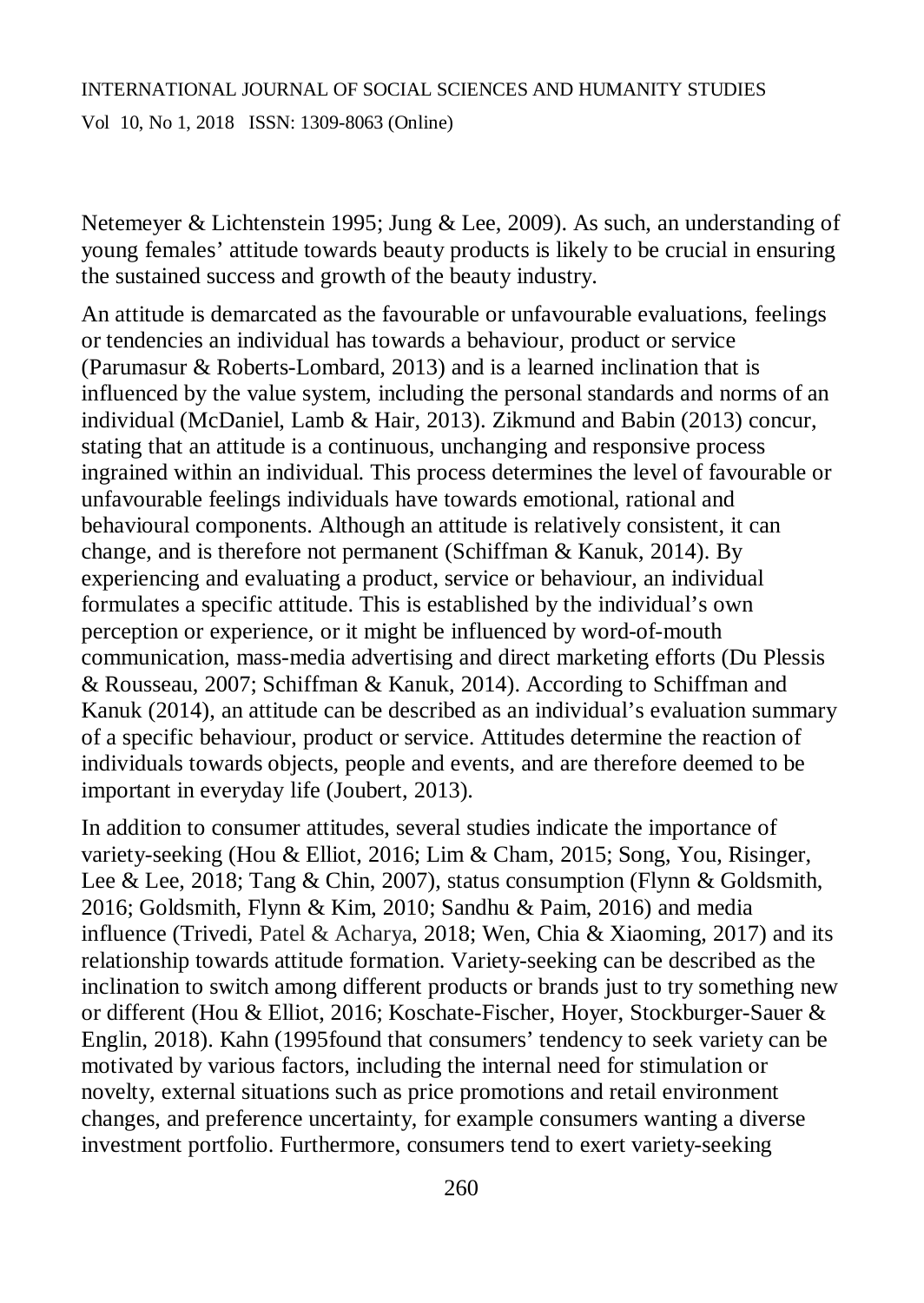behaviour towards product categories with an ample number of brand alternatives (Tang & Chin, 2007).

Status consumption is the process consumers use to gain status or social prestige by acquiring and consuming products deemed high in status by the consumer and their significant others, especially regarding observable products, such as beauty products (Goldsmith *et al.*, 2010). According to Dubois and Ordabayeva (2015), status consumption can fulfil various important roles, namely an associative role, enabling individuals to associate with desirable groups, a dissociative role, when consumers want to dissociate themselves from undesirable groups, a compensatory role, to compensate for psychological threats, as well as to reduce the ambiguity in social and economic interactions. In order to fulfil these roles, consumers that are motivated by status, are willing to spend a substantial amount of money on status related products (Sandhu & Paim, 2016).

Pertaining to media influence, the majority of people around the world are exposed to media at some stage of their life, as the world is saturated with mass media (Sundarapandiyan *et al.*, 2015). Moreover, consumers spend a significant amount of their free time listening to the radio, watching television, browsing the internet and reading magazines and newspapers (Anderson & Gabszewicz, 2005). The term media refers to mass communication channels comprising all broadcasting and narrowcasting mediums, such as print media (books, magazines, newspapers, direct mail), cell phones, television, movies, video games, music, several kinds of software and the internet (BusinessDictionary.com, 2018). Often utilised to deliver vital information to consumers (Trivedi *et al.*, 2018) the media is deemed as a reliable source of information (Ata, Ludden & Lally, 2007; Tesfom, Birch & Culver, 2018), especially product related and brand information regarding beauty products (Coulter *et al.*, 2002). Owing to the influence of the media on consumers' behaviour, a substantial amount of businesses' advertising expenditures is spent on media advertisement (Anderson & Gabszewicz, 2005) as it is a powerful marketing instrument (Sundarapandiyan, Duraiarasi, Babu & Prabakaran, 2015).

#### **3. PURPOSE OF THE STUDY**

Although a large body of research on attitudes, variety-seeking, status consumption and media influence has been conducted in the consumer behaviour field, limited knowledge of the relationship between these variables is available in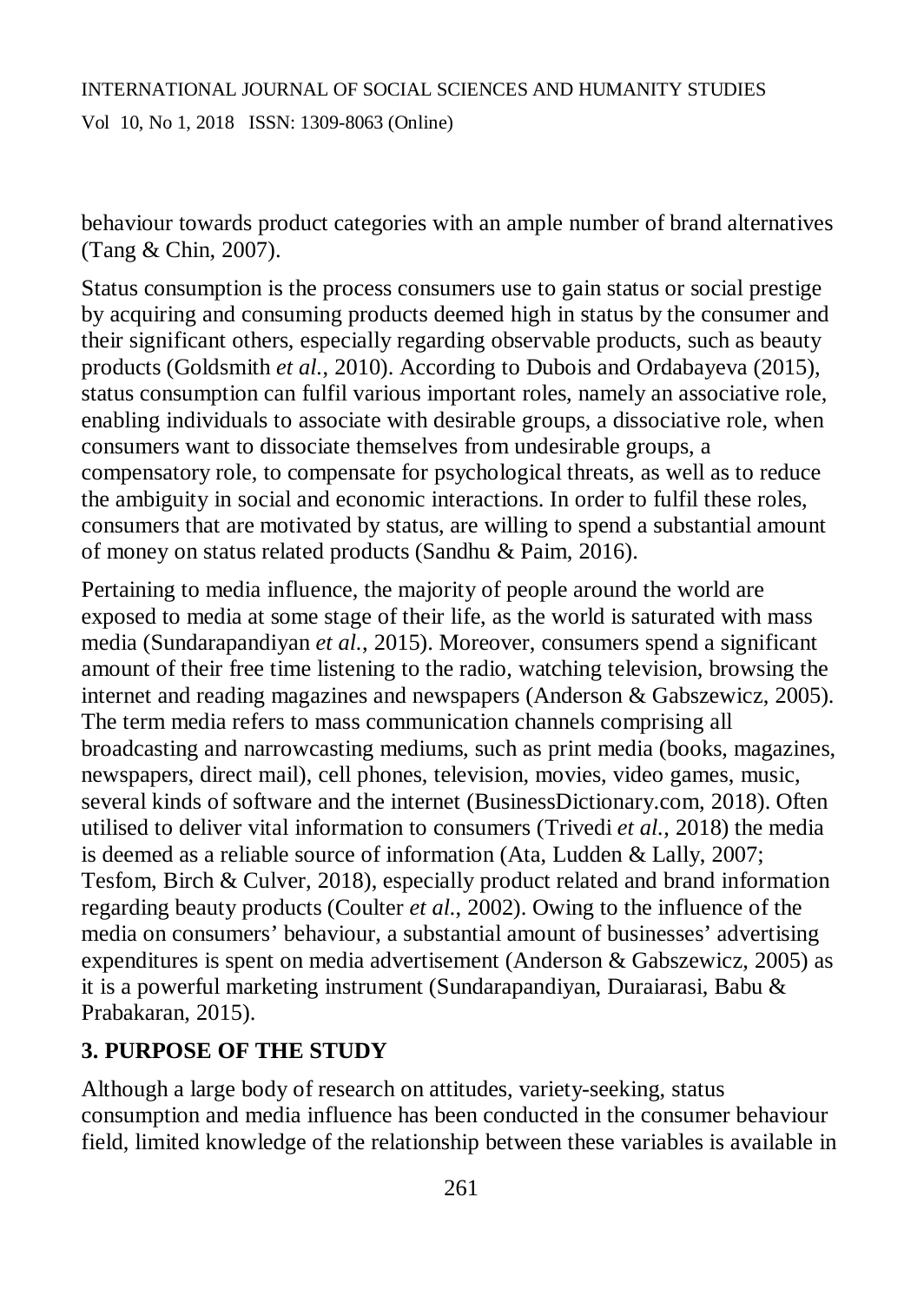the beauty product realm. Owing to the attractiveness to appeal to the female Generation Y student cohort, it is important to investigate the relationship between variety-seeking, status consumption and the influence of the media and female Generation Y students' attitudes towards beauty products. The results of this investigation will give valuable insights to marketing managers in the beauty industry to appeal to female Generation Y students in the South African market.

## **4. METHODOLOGY**

## **4.1 Research design**

For the purpose of this study a descriptive research design, following the single cross-sectional approach was used.

## **4.2 Sampling method**

The target population for the study was identified as female students aged between 18 and 24 years, registered at South African public higher education institutions (HEIs). The sampling frame comprised the 26 registered South African public HEIs (Universities South Africa, 2015), including six universities of technology, nine comprehensive universities and 11 traditional universities. Non-probability judgement sampling was utilised to narrow down the sampling frame to include the campuses of three HEIs located in the Gauteng province – one university of technology, one comprehensive university and one traditional university. From this sampling frame, a non-probability convenience sample of 780 full-time female Generation Y students was drawn from these three institutions (260 per institution).

## **4.3 Research instrument and data collection**

A self-administered survey questionnaire, comprising two sections, was used to collect the necessary data for this study. The first section gathered the students' demographic information and the second section was employed to obtain information regarding the research objectives. Variety-seeking was measured using the scale from Coulter, Feick and Price (2002) (three items), while the scale use to measure status consumption was developed by Eastman, Goldsmith and Flynn (1999) (five items). The students' attitudes were measured by Song *et al.*'s (2014) scale (four items) and the effect of media influence by Mascarendas and Higby's (1993) scale (five items). All scaled responses were measured using a six-point Likert scale that ranged from strongly disagree (1) to strongly agree (6).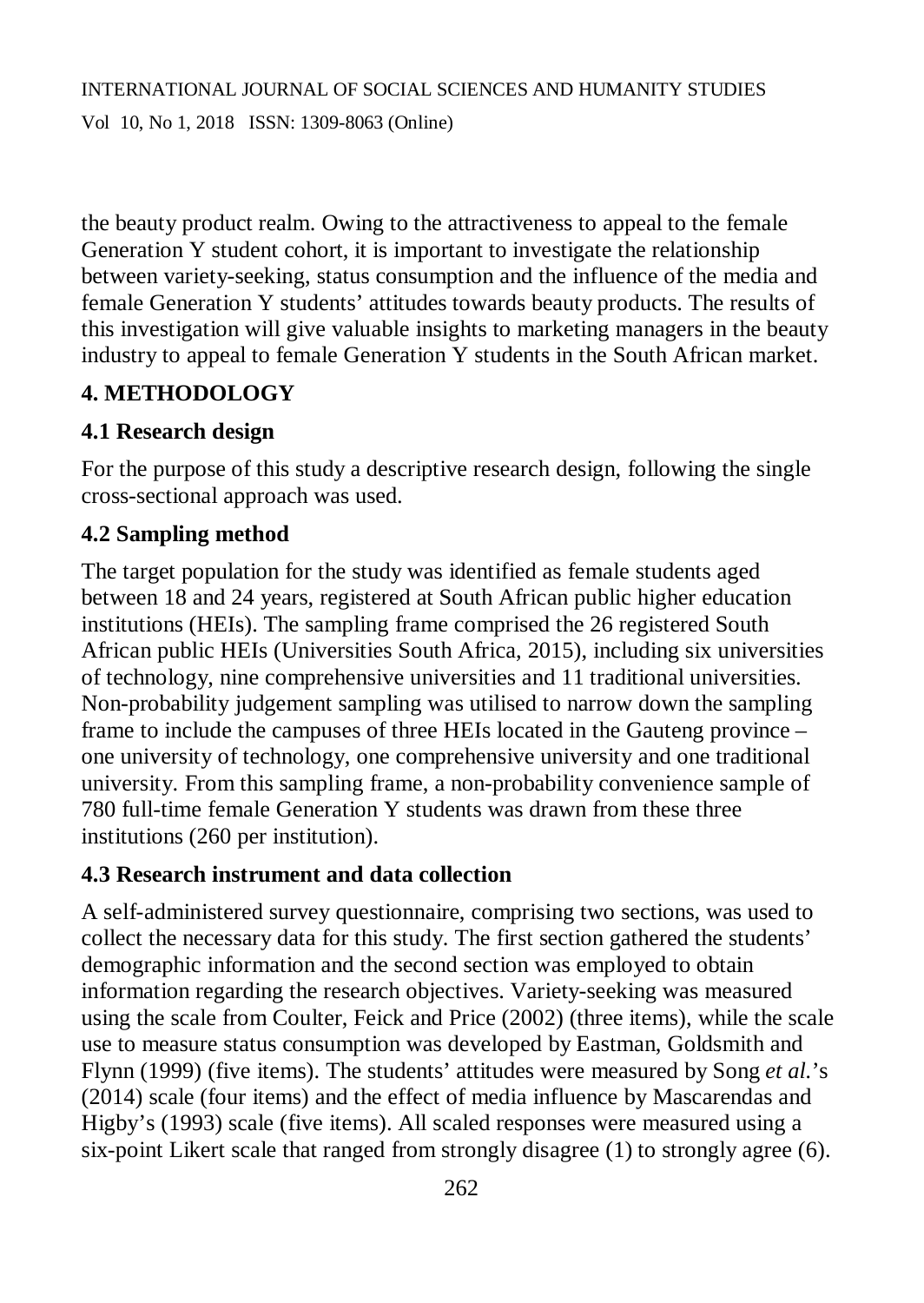The questionnaire was piloted on a convenience sample of 48 female Generation Y students at a campus that did not form part of the main sample. The Cronbach alpha values returned for the individual constructs in the pilot study ranged between 0.771 and 0.911, thereby indicating acceptable internal-consistency reliability (Wiid & Diggines, 2013). Subsequently, the questionnaire was administered to the sample of the main study. The questionnaires were distributed to students at each of the three HEI campuses after permission was solicited from lecturers. Lecturers were given strict instructions to inform students that participation was on a voluntary basis only. The captured data were analysed by making use of the Statistical Package for Social Sciences (IBM SPSS), Version 25.

# **5. RESULTS AND DISCUSSION**

## **5.1 Sample description**

From the 780 administered questionnaires, 610 complete and viable questionnaires were returned, resulting in a response rate of 78 percent. Although convenience sampling was used, the sample proved to be representative of the target population, including participants from each of the specified age groups, each of the 11 official languages of South Africa, and all nine provinces. The majority of the participants reported being 20 years of age (18.7%), followed by those 21 years of age (18.2%) and 19 years of age (18%). The majority of the students indicated their province of origin as the Gauteng province (61.3%), and their mother-tongue language as SeSotho (23.8%). Table 1 represents a description of the sample.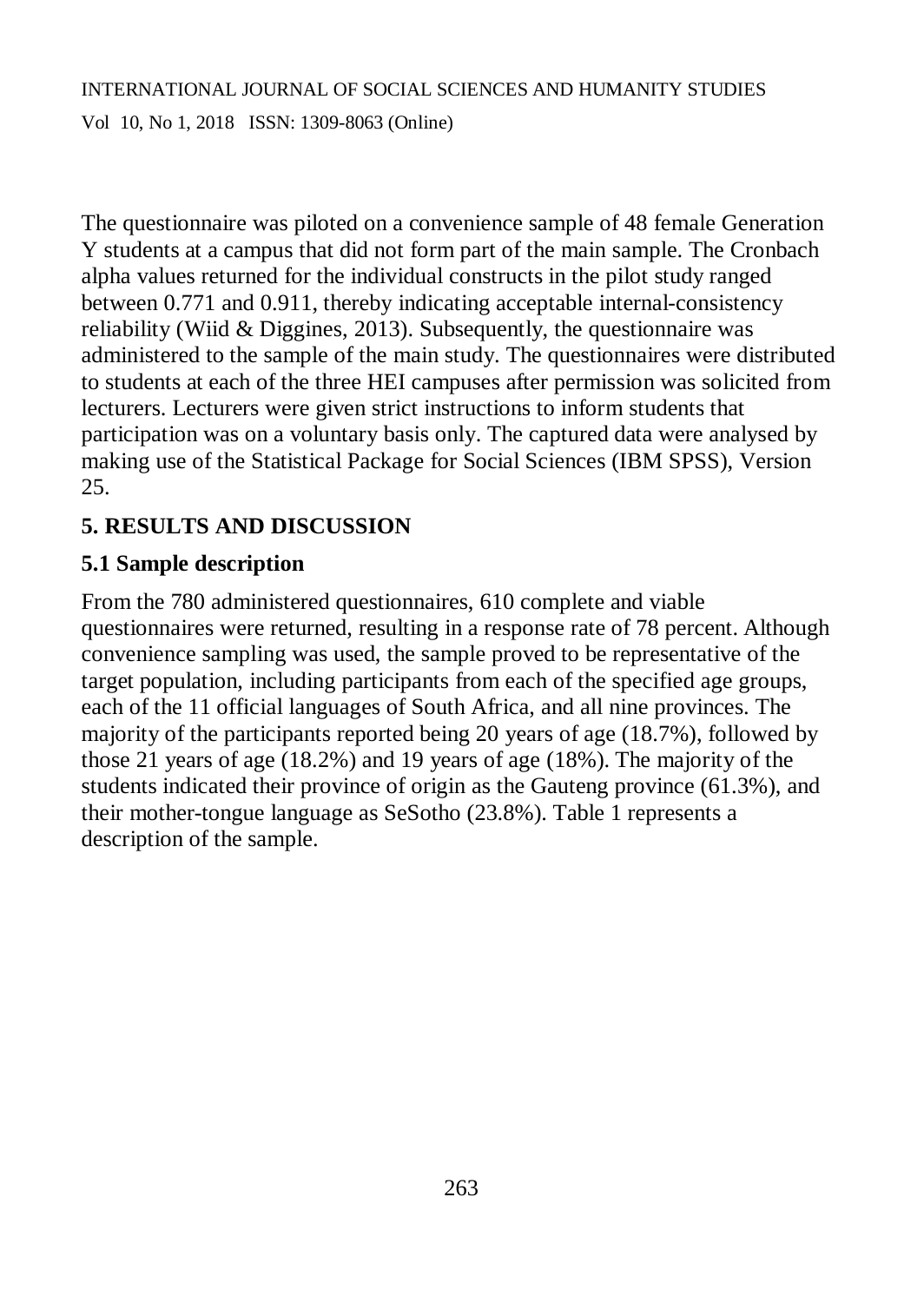| Age | $\mathbf{n}(\%)$ | Language              | $n$ (%)   | <b>Province of</b><br>origin | $n\left(\frac{0}{0}\right)$ | <b>Institution</b>                      | $n$ (%)    |
|-----|------------------|-----------------------|-----------|------------------------------|-----------------------------|-----------------------------------------|------------|
| 18  | 101(16.6)        | Afrikaans             | 19(3.1)   | Eastern Cape                 | 18(3)                       | Traditional                             | 214(35.1)  |
| 19  | 110 (18)         | English               | 41(6.7)   | <b>Free State</b>            | 46(7.5)                     | university                              |            |
| 20  |                  | 114 (18.7) IsiNdebele | 8(1.3)    | Gauteng                      | 374 (61.3)                  | University of                           |            |
| 21  | 111 (18.2)       | IsiXhosa              | 50(8.2)   | KwaZulu-<br>Natal            | 15(2.5)                     | Technology                              | 196 (32.1) |
| 22  | 85 (13.9)        | IsiZulu               | 116 (19)  | Limpopo                      | 77(12.6)                    | Comprehensive $200(32.8)$<br>university |            |
| 23  | 59 (9.7)         | SePedi                | 71 (11.6) | Mpumalanga                   | 35(5.7)                     |                                         |            |
| 24  | 30(4.9)          | SeSotho               |           | 145 (23.8) Northern Cape     | 2(0.3)                      |                                         |            |
|     |                  | SeTswana              | 73 (12)   | North-West                   | 37(6.1)                     |                                         |            |
|     |                  | SiSwati               | 26(4.3)   | Western Cape                 | 3(0.5)                      |                                         |            |
|     |                  | Venda                 | 23(3.8)   | Missing                      | 3(0.5)                      |                                         |            |
|     |                  | Tsonga                | 36(5.9)   |                              |                             |                                         |            |
|     |                  | Other                 | 1(0.2)    |                              |                             |                                         |            |
|     |                  | Missing               | 1(0.2)    |                              |                             |                                         |            |

**Table 1: Sample description**

## **5.2 Confirmatory factor analysis**

Principle component analysis, was conducted on the data set to determine whether the 17 variables used within the scale produced the four proposed constructs in the South African context. In order to assess the factorability of the data, the Kaiser-Meyer-Olkin (KMO) measure of sampling adequacy and the Bartlett Test of Sphericity were examined. According to Pallant (2013), a KMO value above 0.6 and a significant Bartlett's Test of Sphericity is recommended. The results of these two tests generated a KMO value of 0.855 and a significant Bartlett Test of Sphericity value (chi-square  $=4782.870$  (df=136), (p=0.000), indicating sampling adequacy. Once the factorability of the data was established, principle component analysis, using varimax rotation, was performed. Table 2 presents the factor loadings in the rotated matrix.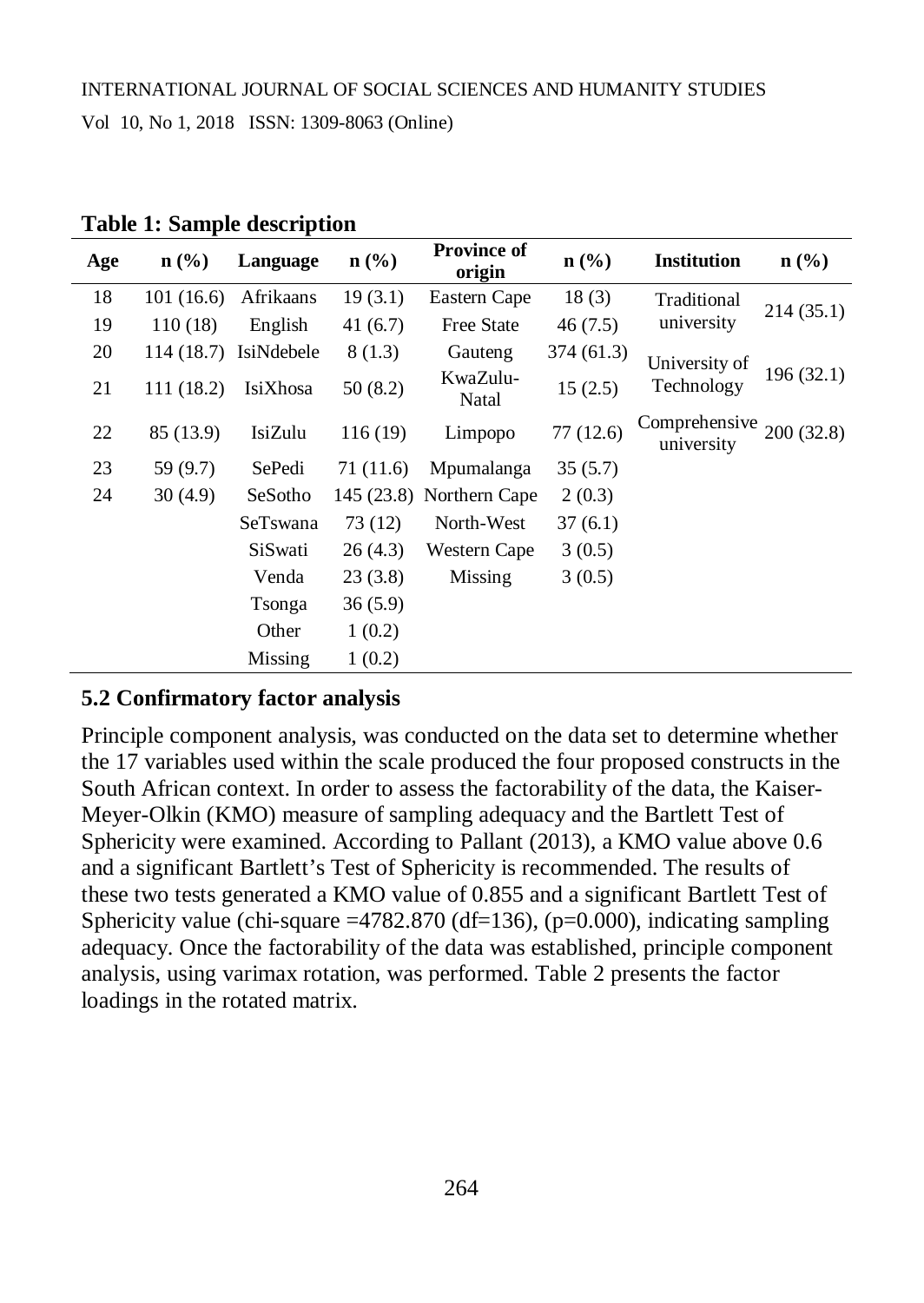Vol 10, No 1, 2018 ISSN: 1309-8063 (Online)

| Table 2: Principle component factor analysis with varimax rotation                                  |              |                        |   |      |  |  |
|-----------------------------------------------------------------------------------------------------|--------------|------------------------|---|------|--|--|
| <b>Items</b>                                                                                        |              | <b>Factor loadings</b> |   |      |  |  |
|                                                                                                     | $\mathbf{1}$ | $\overline{2}$         | 3 | 4    |  |  |
| <b>Attitude</b>                                                                                     |              |                        |   |      |  |  |
| I think using beauty products is a good thing to do.                                                |              | .805                   |   |      |  |  |
| Using beauty products is valuable to me.                                                            |              | .864                   |   |      |  |  |
| Using beauty products is beneficial to me.                                                          |              | .850                   |   |      |  |  |
| I think using beauty products is a necessary thing to do.                                           |              | .810                   |   |      |  |  |
| <b>Variety-seeking</b>                                                                              |              |                        |   |      |  |  |
| I switch among brands of beauty products just to try something new once<br>in a while.              |              |                        |   | .767 |  |  |
| When I am shopping for beauty products, I am likely to buy new brands<br>just for the fun of it.    |              |                        |   | .822 |  |  |
| I get bored with buying the same brands of beauty products, and so I<br>often try different brands. |              |                        |   | .803 |  |  |
| <b>Status consumption</b>                                                                           |              |                        |   |      |  |  |
| I would buy a beauty product just because it has status.                                            | .769         |                        |   |      |  |  |
| I am interested in new beauty products with status.                                                 | .794         |                        |   |      |  |  |
| I would pay more for a beauty product if it had status.                                             | .825         |                        |   |      |  |  |
| The status of a beauty product is important to me.                                                  | .803         |                        |   |      |  |  |
| A beauty product is more valuable to me if it has some status appeal.                               | .811         |                        |   |      |  |  |
| <b>Media influence</b>                                                                              |              |                        |   |      |  |  |
| I mostly buy those beauty products/brands that are advertised on TV,<br>radio and magazines.        |              | .753                   |   |      |  |  |
| Radio, TV and magazine advertisements determine my brand loyalties<br>towards beauty products.      |              | .781                   |   |      |  |  |
| I continue buying the same brands as long as my favourite celebrity<br>endorses them.               |              | .568                   |   |      |  |  |
| I usually consult the media to determine the best buys.                                             |              | .716                   |   |      |  |  |
| I usually look at the beauty advertisements before I buy.                                           |              | .776                   |   |      |  |  |

As reported in Table 2, four factors emerged with eigen values greater than one and explained 66 percent of the total variance.

## **5.3 Reliability coefficients**

The Cronbach alpha values computed in the main study for each of the four factors exceeded the recommended level of 0.7 (Pallant, 2013) and ranged from 0.769 for variety-seeking, 0.798 for media influence, 0.857 for attitude and 0.894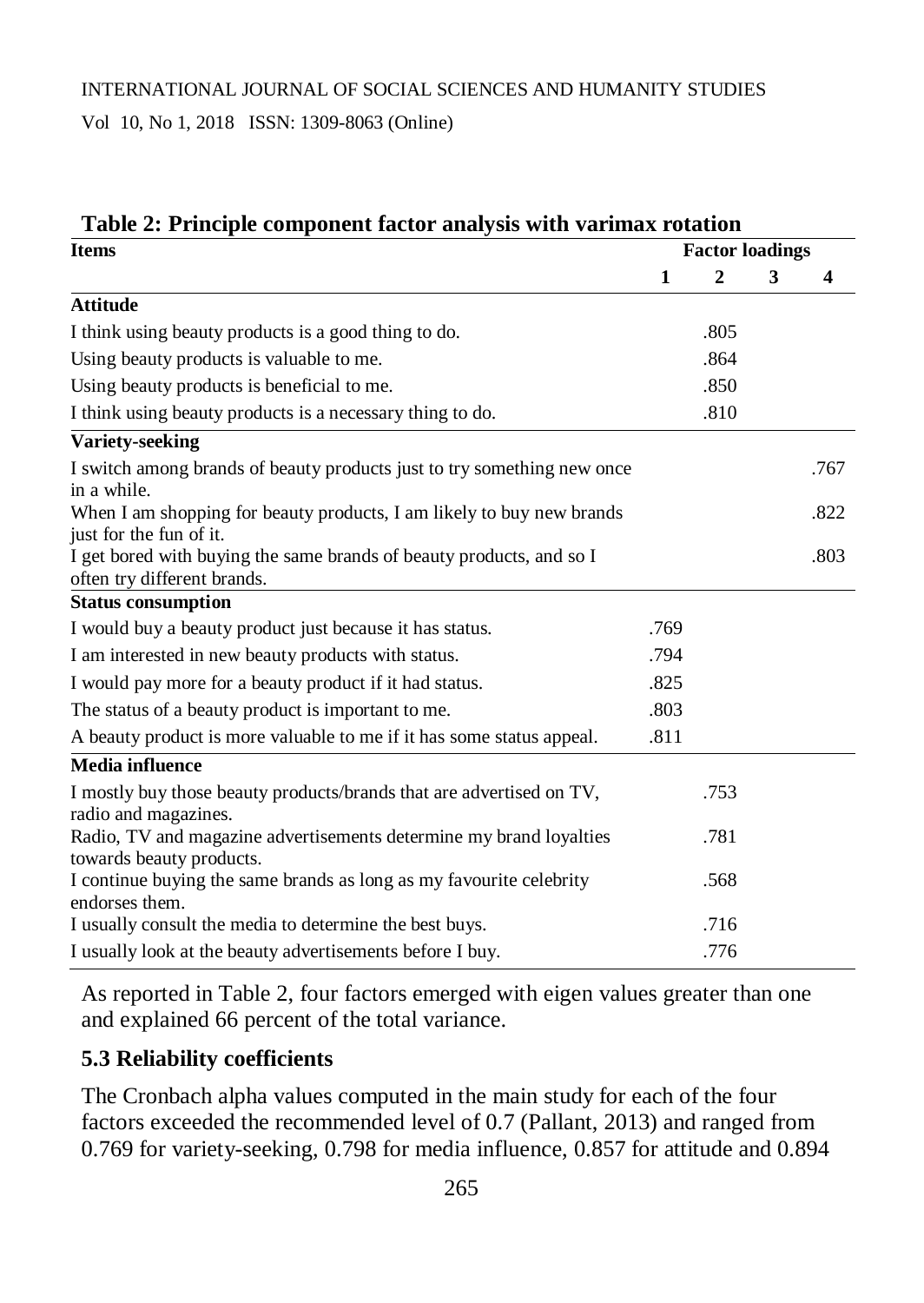for status consumption, thereby indicating satisfactory internal-consistency reliability.

## **5.4 Correlation**

Correlation analysis, using Pearson's Product-Moment correlation coefficient, was computed and examined in order to determine whether there were relationships between variety-seeking, status consumption, media influence and female Generation Y students' attitude towards beauty products. Table 3 reports on the findings of the correlation coefficients calculated.

**Table 3: Relationship between attitude, variety-seeking, status consumption and media influence**

|                                           | Attitude | Variety-seeking | <b>Status</b> | Media influence |
|-------------------------------------------|----------|-----------------|---------------|-----------------|
|                                           |          |                 | consumption   |                 |
| Attitude                                  |          | $0.189**$       | $0.226**$     | $0.186**$       |
| Variety-seeking                           |          |                 | $0.381**$     | $0.249**$       |
| Status consumption                        |          |                 |               | $0.433**$       |
| Media influence                           |          |                 |               |                 |
| *Significant at the 0.01 level (2-tailed) |          |                 |               |                 |

As is evident from the correlation coefficients reported on in Table 3, there are statistically significant positive relationships between each of the pairs of constructs. The strongest correlation occurred between status consumption and media influence  $(r = 0.433)$ , followed by between variety-seeking and status consumption ( $r = 0.381$ ), variety-seeking and media influence ( $r = 0.249$ ), attitude and status consumption ( $r = 0.226$ ), attitude and variety-seeking ( $r = 0.189$ ), and between attitude and media influence  $(r = 0.186)$ .

This study sought to determine the relationships between female Generation Y students' attitudes towards beauty products, variety-seeking, status consumption and media influence. The research instrument used in this study comprised 17 items drawn from existing literature (Coulter *et al.*, 2002; Eastman *et al.*, 1999; Mascarendas & Higby, 1993; Song *et al.*, 2014). Exploratory factor analysis revealed a four-factor structure that exhibits strong internal consistency. The findings of this study suggest a strong relationship between female Generation Y students' attitude towards beauty products, their tendency to seek variety and to engage in status consumption when purchasing beauty products and the influence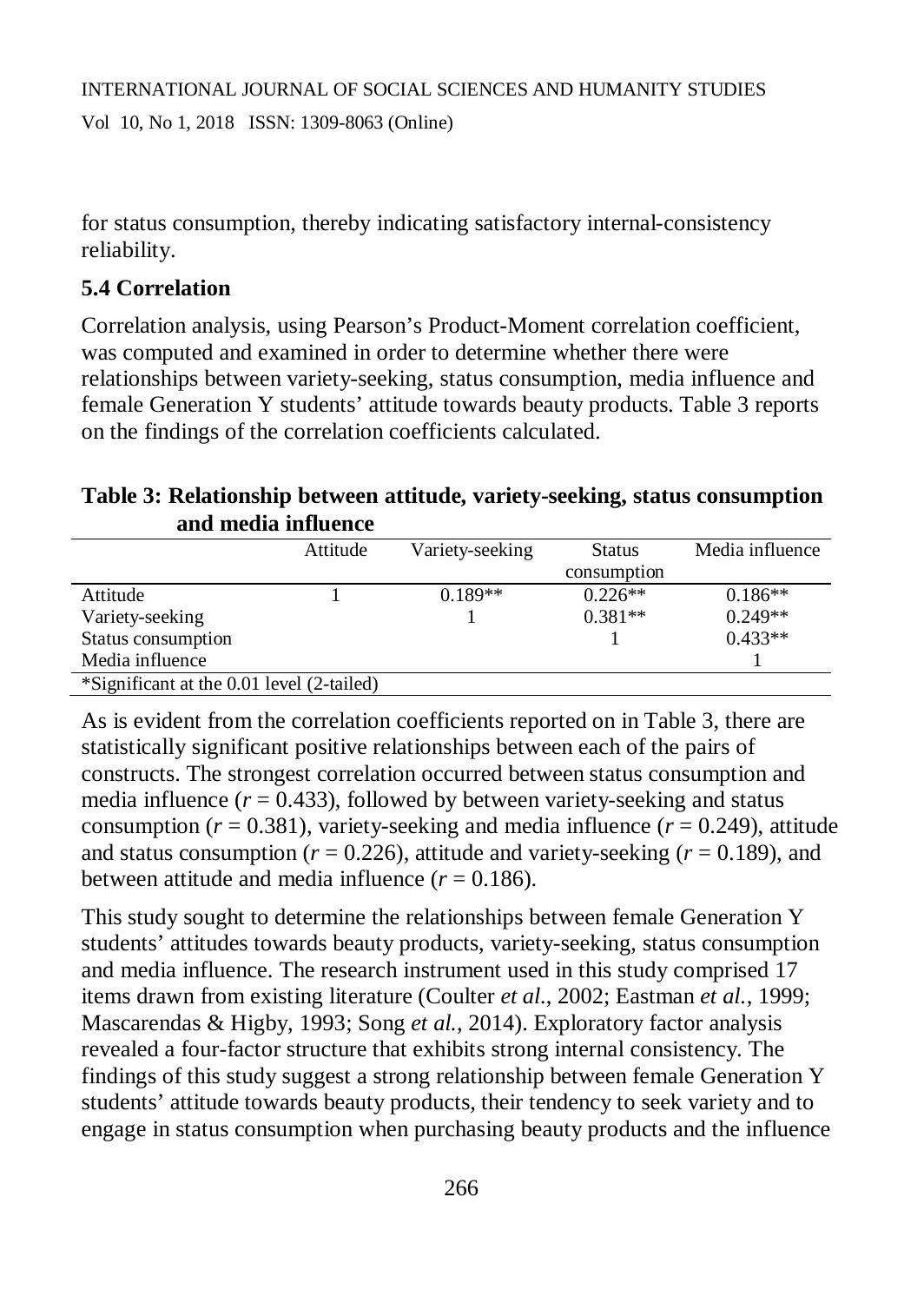Vol 10, No 1, 2018 ISSN: 1309-8063 (Online)

media has on them regarding beauty products. This is consistent with the findings of Sandhu and Paim (2016), Sundarapandiyan *et al.* (2015) and contradictory to the findings of Møller Jensen and Hansen (2006).

## **6. CONCLUSION**

Marketers of beauty products, targeting females of the Generation Y cohort in South Africa need to familiarise themselves with this market and continuously monitor them. In order to target Generation Y females successfully, retailers and marketers of beauty products should make use of digital media platforms, as these individuals are technologically savvy and spend a sufficient amount of time online. Furthermore, media advertising should be focussed on the status of a product and the variety offered, as these variables are linked to Generation Y female students' attitude towards beauty products.

## **REFERENCES**

Ata, R.N., Ludden, A.B. & Lally, M.M. (2007). The effects of gender and family, friend, and media influences on eating behaviors and body image during adolescence. *Journal of Youth and Adolescence*, 36(8), 1024-1037.

Anderson, S.P. & Gabszewicz, J.J. (2006). The media and advertising: a tale of two-sided markets. *Handbook of the Economics of Art and Culture*, 1, 567-614.

Bakewell, C. & Mitchell, V. (2003). Generation Y female consumer decisionmaking styles. *International Journal of Retail and Distribution Management*, 31(2), 95-106.

Bevan-Dye, A.L. & Akpojivi, U. (2016). South African Generation Y students' self-disclosure on Facebook. *South African Journal of Psychology*, 46(1), 114- 129.

Bevan-Dye, A.L., Garnett, A. & de Klerk, N. (2012). Materialism, status consumption and consumer ethnocentrism amongst black generation Y students in South Africa. *African Journal of Business Management,* 6(16), 5578-5586.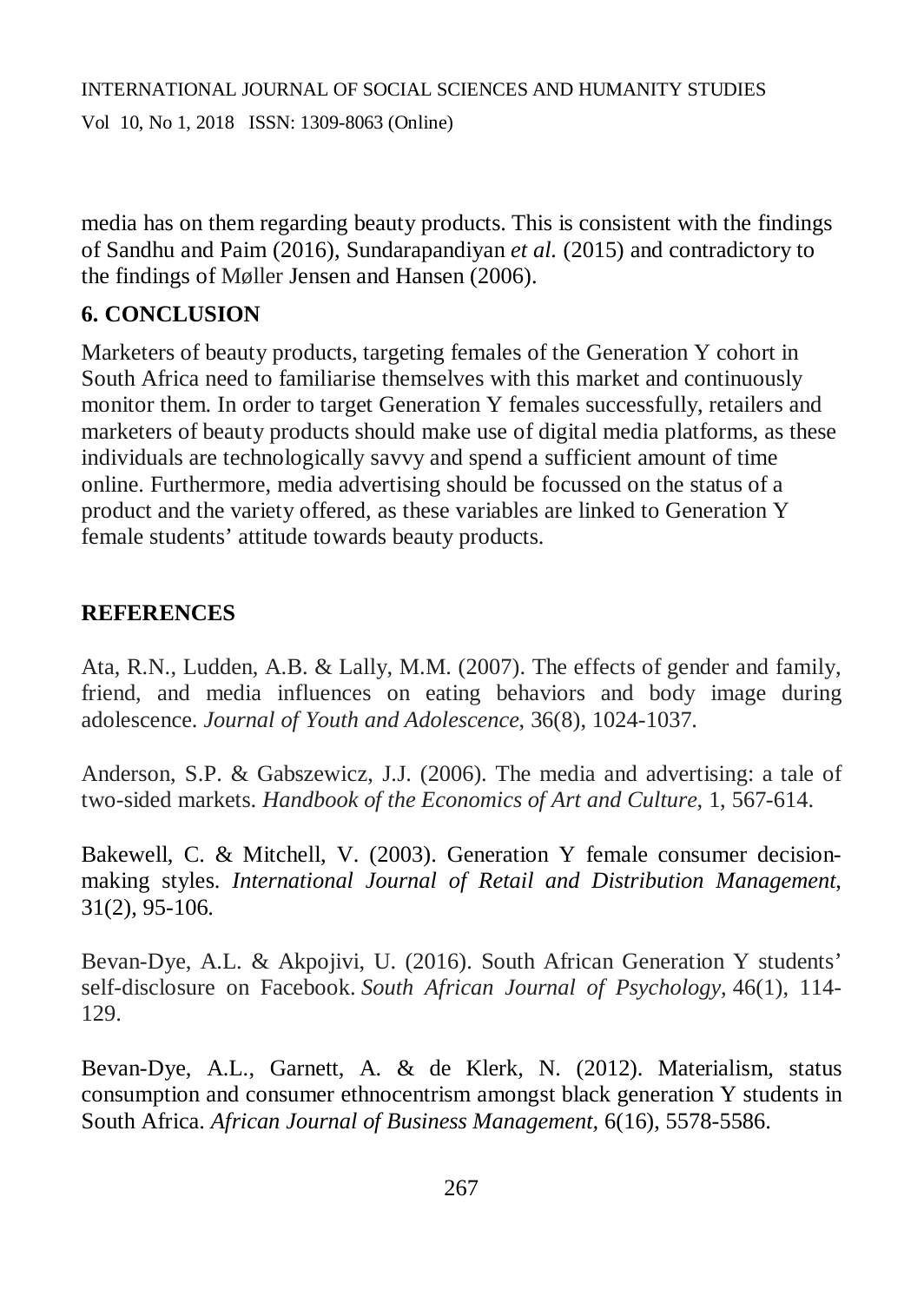Vol 10, No 1, 2018 ISSN: 1309-8063 (Online)

Bevan-Dye, A.L. & Surujlal, J. (2011). Attitudes towards materialism in sport and materialism tendencies amongst Black Generation Y students. *African Journal for Physical, Health Education, Recreation and Dance,* 1(1), 43-55.

Branigan, E. & Mitsis, A. (2014). Reach for Generation Y: using celebrity endorsement to communicate about nonprofit causes with young people in Australia. *International Journal of Nonprofit and Voluntary Sector Marketing,*  19(4), 314-321.

Britanica. (2016). *Cosmetic*. <https://global.britannica.com/art/cosmetic> Accessed 2018/06/03.

Burton, S., Netemeyer, R.G. & Lichtenstein, D.R. (1995). Gender differences for appearance-related attitudes and behaviors: implications for consumer welfare. *Journal of Public Policy & Marketing*, 60-75.

BusinessDictionary.com. (2018). *Media*. <http://www.businessdictionary.com/definition/> media.html Accessed 2018/06/18.

Chen, C.W., Chen, T.H. & Lin, Y.F. (2011). Statistical analysis for consumers' intentions of purchasing cosmetics. *African Journal of Business Management*, 5(29), 11630-11635.

Coulter, R.A., Feick, L.F. & Price, L.L. (2002). Changing faces: cosmetics opinion leadership among women in the new Hungary. *European Journal of Marketing,* 36(11/12), 1287-1308.

Dubois, D. & Ordabayeva, N. (2015). Social Hierarchy, Social Status, and Status Consumption. In: Norton, M.I., Rucker, D.D., Lamberton, C. (Eds.), The Cambridge Handbook of Consumer Psychology. Cambridge University Press, Cambridge, UK, (pp. 332–367).

Du Plessis, P.J. & Rousseau, G.G. (Eds.) (2007). *Buyer behaviour: understanding consumer psychology and marketing. 4th ed.* Cape Town: Oxford University Press.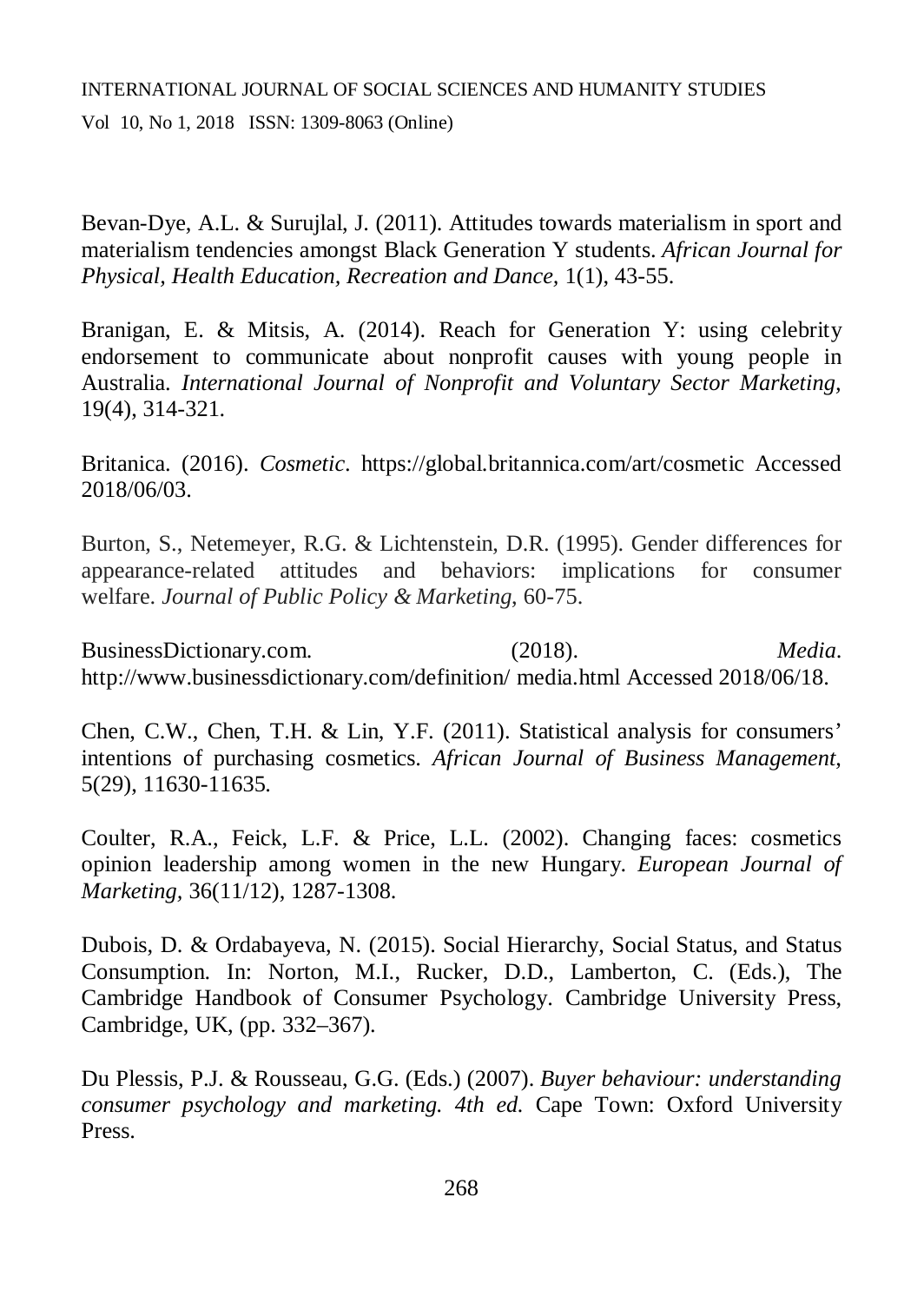Eastman, J.K., Goldsmith, R. & Flynn, L.R. (1999). Status consumption in consumer behaviour: scale development and validation. *Journal of Marketing Theory and Practice,* 7(3), 41-52.

Eastman, J. K. & Liu, J. (2012). The impact of generational cohorts on status consumption: An exploratory look at generational cohort and demographics on status consumption. *Journal of Consumer Marketing,* 29(2), 93-102.

Ergin, E.A., Özdemir, H. & Parıltı, N. (2005). Brand loyalty in the cosmetics industry: a field study on Turkish women's brand loyalty among cosmetic products. *Journal of business & economics research,* 3(5), 5-16.

Flynn, L.R. & Goldsmith, R.E. (2016). Introducing the super consumer. *Journal of Consumer Behaviour*, 15(3), 201-207.

Goldsmith, R.E., Flynn, L.R. & Kim, D. (2010). Status consumption and price sensitivity. *Journal of Marketing Theory and Practice,* 18(4), 323-338.

Hawkins, D.I. & Mothersbaugh, D.L. (2013). *Consumer behavior: building marketing strategy. 12th ed*. New York: McGraw-Hill.

Hou, J. & Elliot, K. (2016). Gender differences in online auctions. *Electronic Commerce Research and Applications,* 17, 123-133.

Joubert, P. (Ed.) (2013). *Introduction to consumer behaviour. 2nd ed*. Cape Town: Juta.

Jung, J. & Lee, Y. J. (2009). Cross-cultural examination of women's fashion and beauty magazine advertisements in the United States and South Korea. *Clothing and Textiles Research Journal*, 27(4), 274-286.

Kahn, B.E. (1995). Consumer variety-seeking among goods and services. *Journal of Retailing and Consumer Services,* 2(3), 139-148.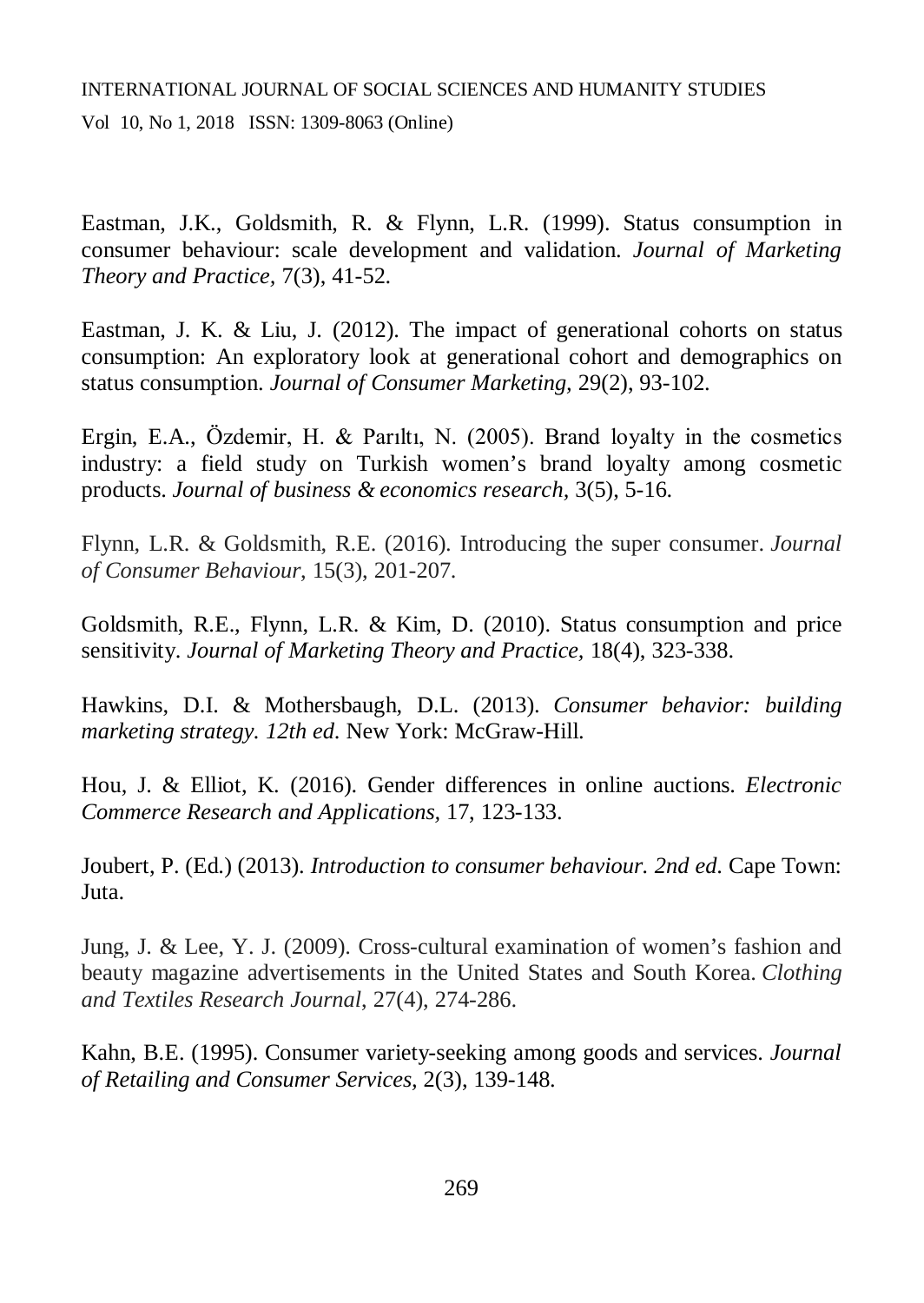Koschate-Fischer, N., Hoyer, W.D., Stockburger-Sauer, N. & Englin, J. (2018). Do life events always lead to change in purchase? The mediating role of change in consumer innovativeness, the variety seeking tendency, and price consciousness. *Journal of the Academy of Marketing Science*, 46(3), 516-536.

Lim, Y. M. & Cham, T. H. (2015). A profile of the Internet shoppers: evidence from nine countries. *Telematics and Informatics*, 32(2), 344-354.

Markert, J. (2004). Demographics of age: generational and cohort confusion. *Journal of Current Issues and Research in Advertising*, 26(2), 11-25.

Mascarenhas, O.A.J. & Higby, M.A. (1993). Peer, parent, and media influences in teen apparel shopping. *Journal of the Academy of Marketing Science,* 21(1), 53- 58.

McDaniel, C., Lamb, C.W. & Hair, J.F. (2013). *Introduction to marketing. 12th ed.* Australia: South-Western Cengage Learning.

Mordor intelligence. (2018). *Cosmetic products market – Segmented by product type (hair care product, skin care product, oral care product, and color cosmetic product), distribution channel (direct selling, supermarket, and speciality store), and region – Growth, trends and forecast (2018;2023)*. [https://www.mordorintelligence.com/industry-reports/global-cosmetics-products](https://www.mordorintelligence.com/industry-reports/global-cosmetics-products-)market-industry Accessed 2018/06/05.

Møller Jensen, J. & Hansen, T. (2006). An empirical examination of brand loyalty. *Journal of Product and Brand Management*, 15(7), 442-449.

Newman, D. (2015). *Millennials: are Gen Y women an untapped market?* <http://www.forbes.> com/sites/danielnewman/2015/04/21/millennials-are-gen-ywomen-an-untapped-market/2/# 2715e4857a0b50f570c84d01 Accessed 2018/06/18.

Nezakati, H., Yen, C.P. & Akhoundi, M. (2013). Antecedents impact on brand loyalty in cosmetics industry. *Journal of Applied Sciences,* 13(1), 126-132.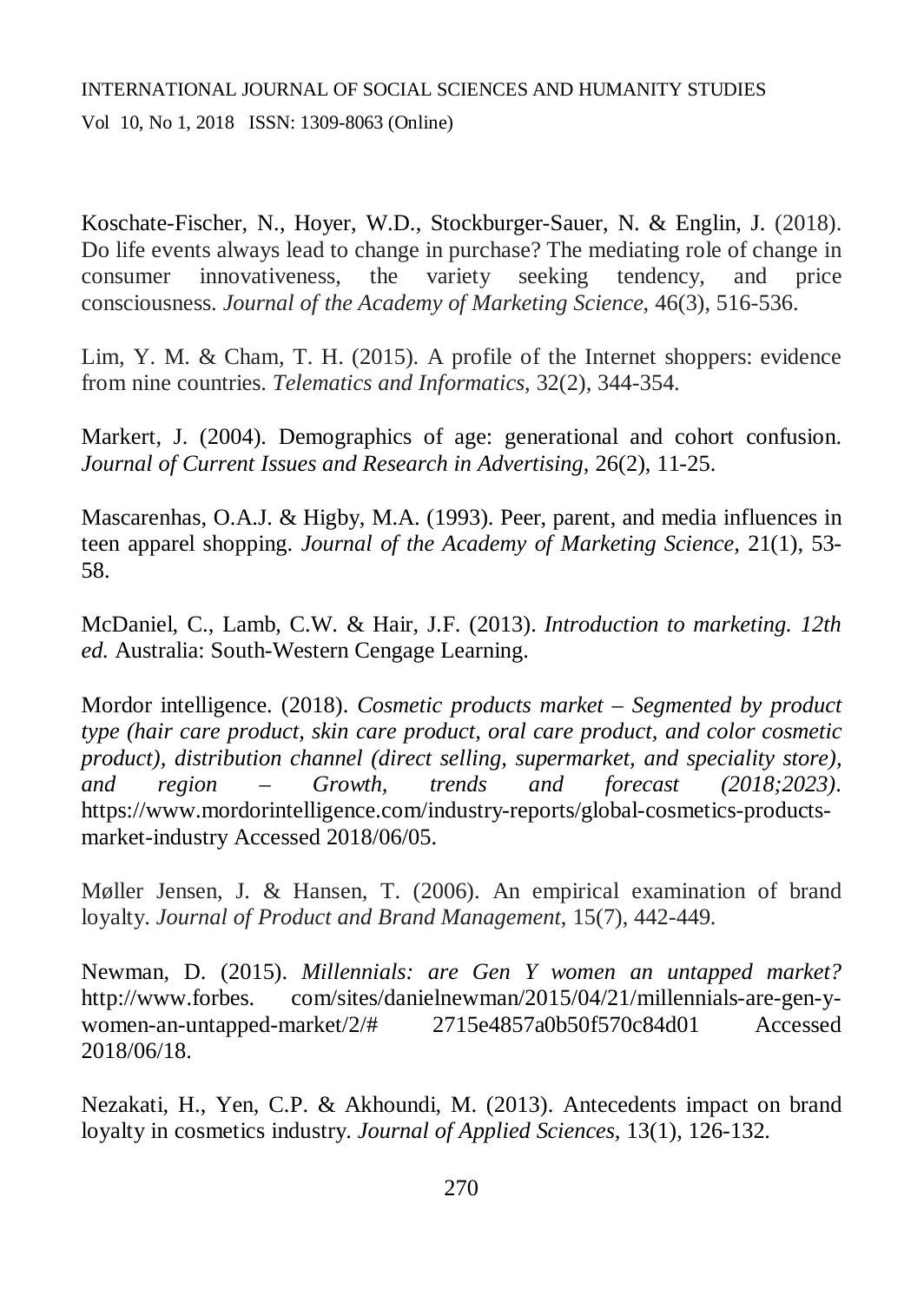Pallant, J. (2013). *SPSS survival manual. 5th ed*. London: Open University Press.

Parumasur, S.B. & Roberts-Lombard, M. (2013). *Consumer behaviour. 2nd ed*. Cape Town: Juta.

Pudaruth, S., Juwaheer, T.D. & Seewoo, Y.D. (2015). Gender-based differences in understanding the purchasing patterns of eco-friendly cosmetics and beauty care products in Mauritius: a study of female customers. *Social Responsibility Journal,* 11(1), 179-198.

Reportlinker. (2017). *The cosmetics industry in South Africa 2017*. <https://www.reportlinker.com/p05232356/The-Cosmetics-Industry-in-South->Africa.html Accessed 2018/06/05.

Rieke, S. E. (2014). *The impact of personal preferences, society, environmental influences, and perceived body image on Generation Y's purchase intent* (Doctoral dissertation).

Sandhu, S.S. & Paim, L.B. (2016). Consuming for status among Malaysian working women. *Journal of Emerging Economies and Islamic research,* 4(3), 11- 16.

Schawbel, D. (2015). *10 New findings about the millennial consumer*. <http://www.forbes.> com/sites/danschawbel/2015/01/20/10-new-findings-aboutthe-millennial-consumer/# 7921721228a8 Accessed 2018/06/19.

Schiffman, L.G. & Kanuk, L.L. (2014). *Consumer behavior. 10th ed*. Upper Saddle River: Pearson, Prentice Hall.

Song, H., You, G.J., Reisinger, Y., Lee, C.K. & Lee, S.K. (2014). Behavioral intention of visitors to an oriental medicine festival: an extended model of goal directed behavior. *Tourism Management*, 42, 101-113.

Statistics South Africa. (2017). *Statistical release P0302: 2017 mid-year population estimates.*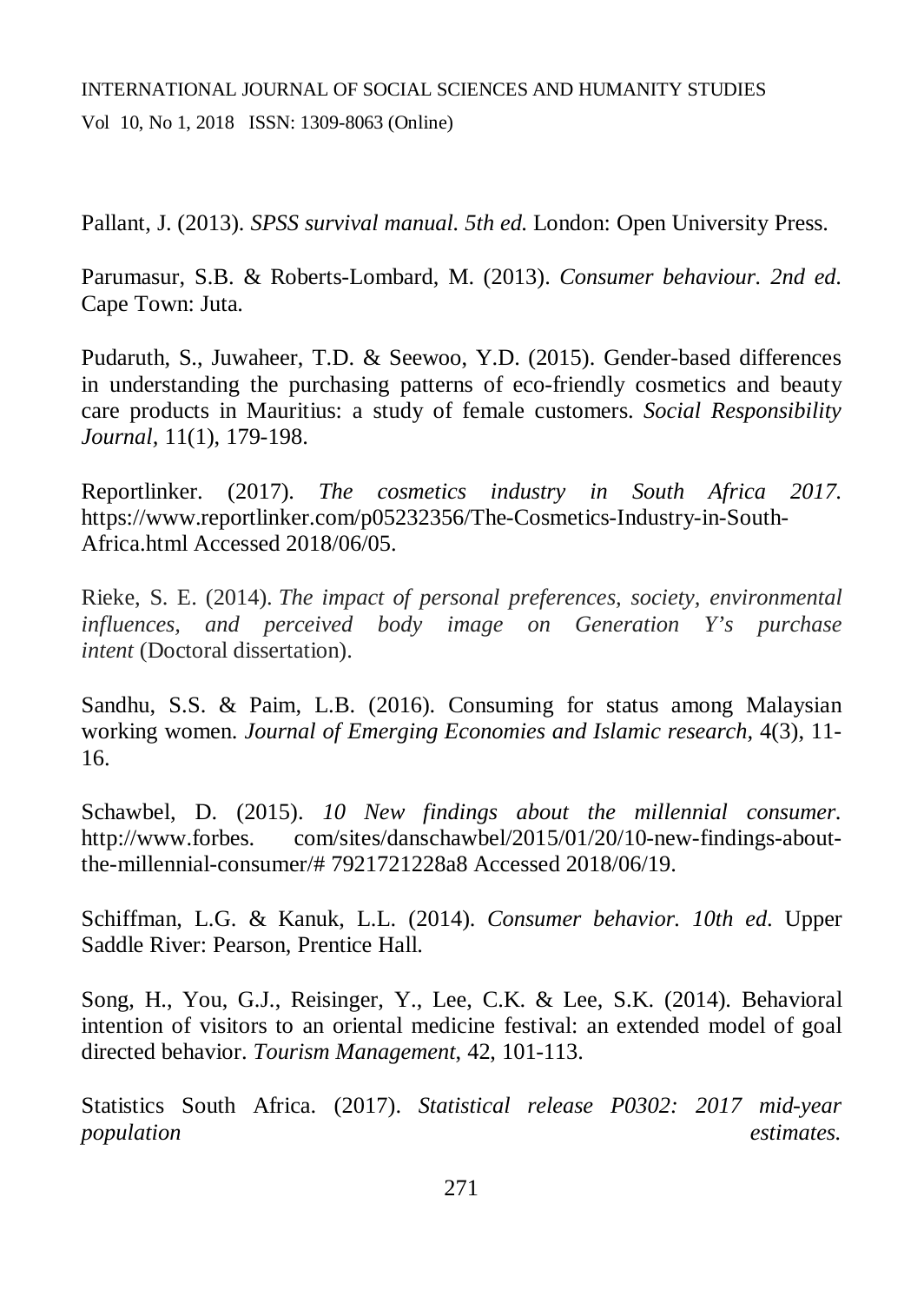<http://www.statssa.gov.za/publications/P0302/P03022017.pdf> Accessed 2018/06/12.

Sundarapandiyan, N., Duraiarasi, B., Babu, S. & Prabakaran, K. (2015). A Research on the influence of media advertisements in the purchasing decisions of Generation Y in Penang Malaysia. *International Journal of Sciences: Basic and Applied Research,* 21(1), 192-222.

Tang, E.P.Y. & Chin, I.O.K. (2007). Analyzing variety seeking behavior using panel data. *Journal of International Consumer Marketing,* 19(4), 7-31.

Tesfom, G., Birch, N.J. & Culver, J.N. (2018). Do mobile phone service consumers in the us have media preference as their source of information on competing mobile phone service plans? *Journal of Promotion Management,*  24(4), 578-599.

The Shaz World. (2017). *Importance of beauty products in our life*. <https://theshazworld.com/2017/12/04/importants-of-beauty-products-in-our-life/> Accessed 2018/06/29.

Trivedi, R. H., Patel, J. D. & Acharya, N. (2018). Causality analysis of media influence on environmental attitude, intention and behaviors leading to green purchasing. *Journal of Cleaner Production,* 196, 11-22. Twenge, J.M. & Cambell, S.M. (2008). Generational differences in psychological traits and their impact on the workplace. *Journal of Managerial Psychology*, 23(8), 862-877.

Universities South Africa. (2015). *Public universities in South Africa.<http://www.> universitiessa.ac.za/public-universities-south-africa* Accessed 2018/06/19.

Wen, N., Chia, S.C. & Xiaoming, H. (2017). Does gender matter? Testing the influence of presumed media influence on young people's attitudes toward cosmetic surgery. *Sex Roles*, 76(7-8), 436-447.

Wiid, J. & Diggines, C. (2013). *Marketing research. 2nd ed.* Cape Town: Juta.